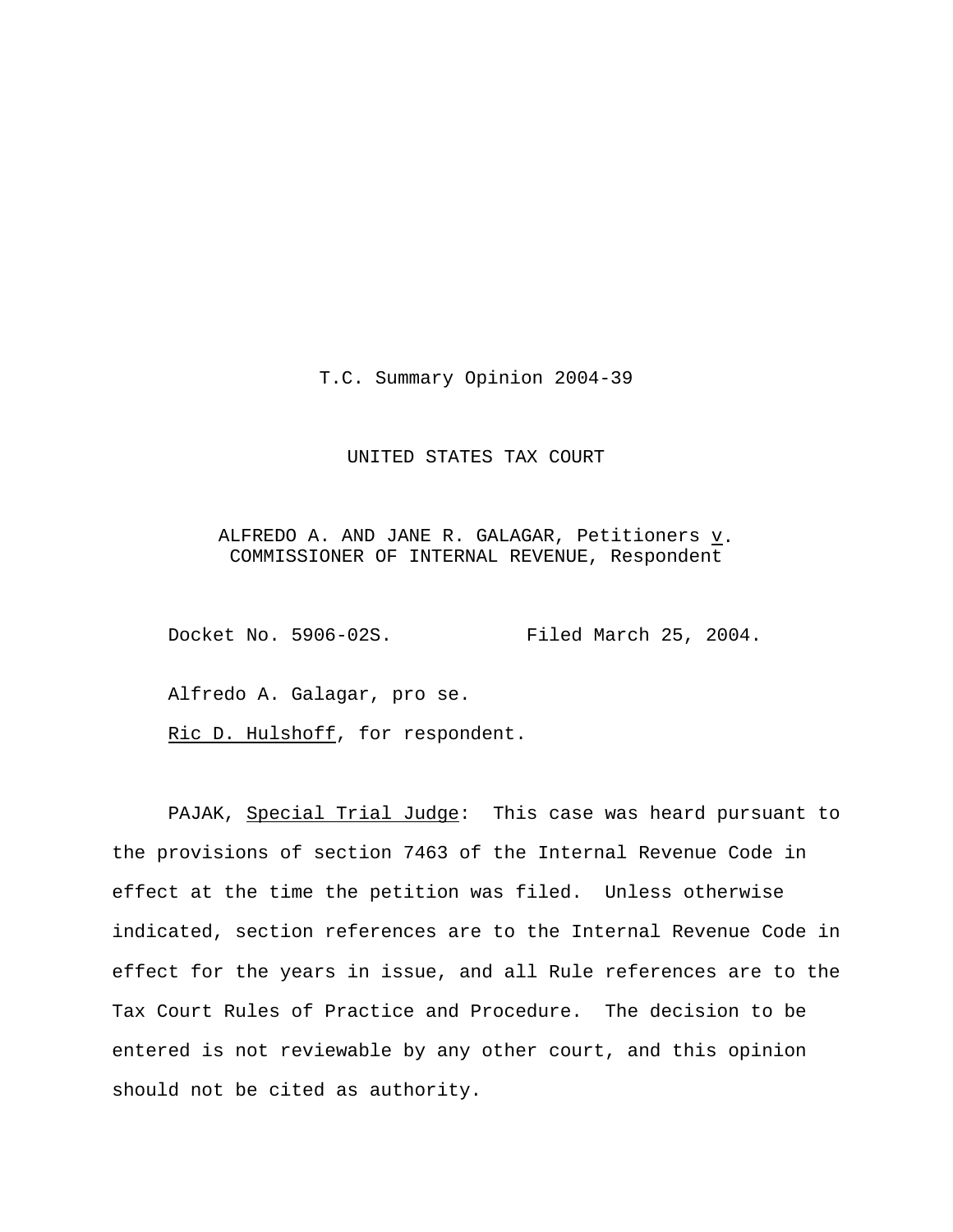Respondent determined deficiencies of \$5,982 and \$1,484 in petitioners' 1998 and 1999 Federal income taxes, respectively. After a concession by petitioners as to the deficiency for taxable year 1999, this Court must decide: (1) Whether petitioner Alfredo A. Galagar (petitioner) was a real estate professional under section  $469(c)(7)$  during taxable year 1998, and, if not, (2) whether petitioners' claimed rental real estate loss is subject to the phaseout provision for rental real estate activities under section 469(i).

Some of the facts in this case have been stipulated and are so found. Petitioners resided in Yorba Linda, California, at the time they filed their petition. Because petitioners did not meet the substantiation and recordkeeping requirements of section 7491(a)(2), the burden of proof remains on petitioners. Rule 142(a).

During taxable year 1998, petitioners owned and rented a single family home in Chino, California (the rental property). In connection with the rental property, petitioners attached Schedule E, Supplemental Income and Loss, to their jointly filed Form 1040, U.S. Individual Income Tax Return. On Schedule E, petitioners reported rental income in the amount of \$14,748, and total expenses in the amount of \$36,001, for a rental real estate loss of \$21,253. Petitioners claimed that loss on Line 17 of their Form 1040. Respondent disallowed \$20,721 of petitioners'

- 2 -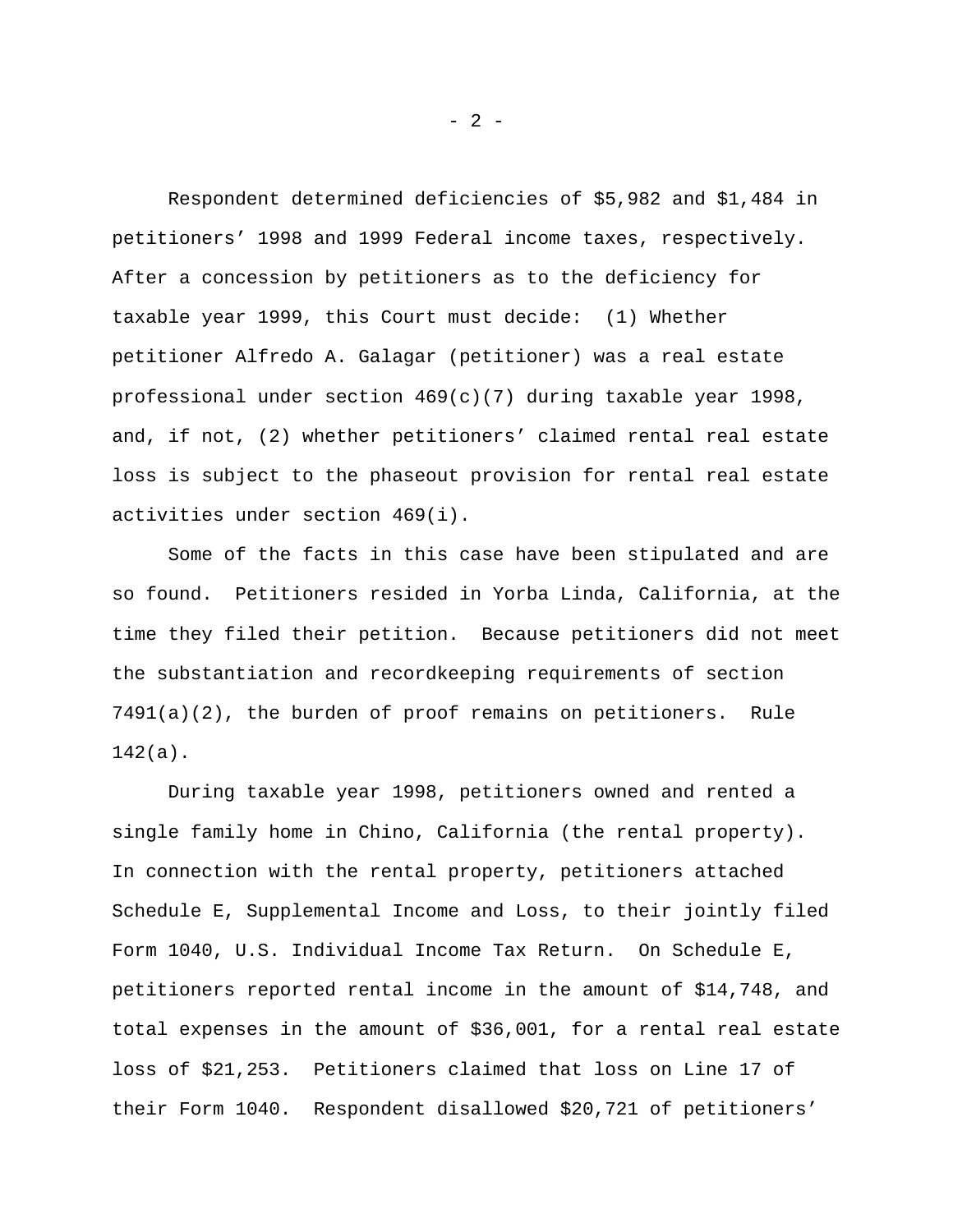claimed \$21,253 rental real estate loss. Respondent allowed \$532 of petitioners' claimed rental real estate loss.

Section 469(a) generally disallows passive activity losses. Section  $469(d)(1)$  defines passive activity loss as the excess of passive activity losses over passive activity income for the taxable year. Section  $469(c)(1)$  defines passive activity as any activity which involves the conduct of any trade or business, and in which the taxpayer does not materially participate.

Under section  $469(c)(2)$ , passive activity includes any rental activity, "without regard to whether or not the taxpayer materially participates in the activity." Sec. 469(c)(4). However, under section  $469(c)(7)$ , section  $469(c)(2)$  does not apply to the rental real estate activities of a taxpayer in the real property business (a real estate professional) if:

(i) more than one-half of the personal services performed in trades or businesses by the taxpayer during such taxable year are performed in real property trades or businesses in which the taxpayer materially participates, and

(ii) such taxpayer performs more than 750 hours of services during the taxable year in real property trades or businesses in which the taxpayer materially participates.

Sec.  $469(c)(7)(B)$ .

A contemporaneous daily log is not required to establish the hours spent on real estate activities if established by "other reasonable means." Sec.  $1.469-5T(f)(4)$ , Temporary Income Tax Regs., 53 Fed. Reg. 5727 (Feb. 25, 1988). Reasonable means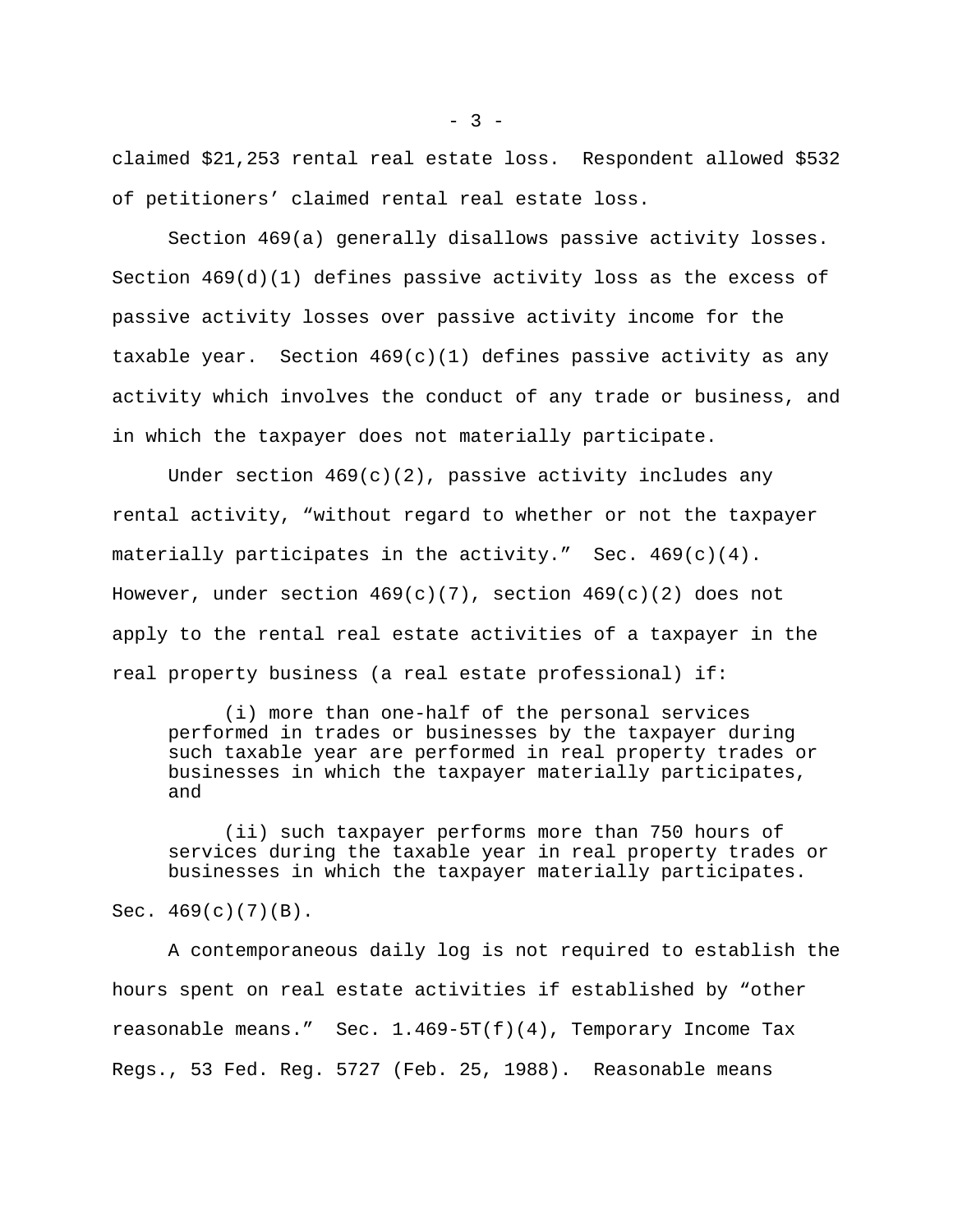includes "identification of services performed over a period of time and the approximate number of hours spent performing such services during such period, based on appointment books, calendars, or narrative summaries." Id.

Petitioner contends that during taxable year 1998, he spent more than 750 hours on his real estate activities and therefore qualifies as a real estate professional under section 469(c)(7). On his 1998 Form 1040, petitioner listed his occupation as a real estate professional. At trial, petitioner stated that he paid a management company to collect the rental payments from tenants and pay some of the repair expenses pertaining to the rental property. Petitioner further stated that the rental property was "run down" and that he supervised the repair work performed on the roof, pool, and landscape. Petitioner admitted that he estimated the time he spent and did not keep a log of his time. No appointment book, calendar, or narrative summaries were submitted at trial.

We have only petitioner's own oral testimony that he spent the requisite number of hours on his real estate activities. Petitioner failed to establish by any reasonable means that he spent more than 750 hours on his real estate activities. Thus, we must conclude that he was not a real estate professional under section 469(c)(7)(B) during taxable year 1998.

Section 469(i) generally allows a \$25,000 offset for rental

- 4 -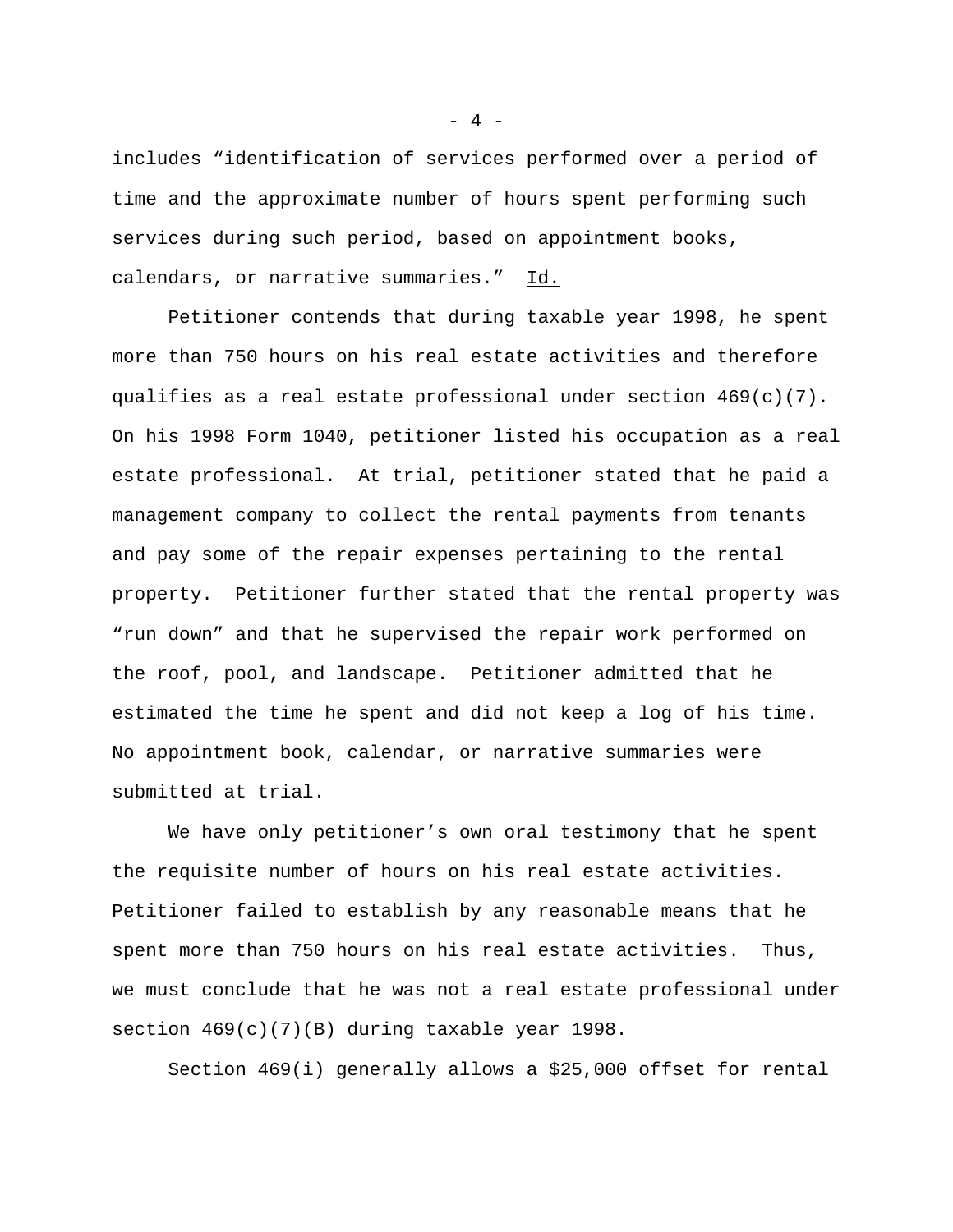real estate activities. Section  $469(i)(1)$  provides, in relevant part, that "in the case of any natural person," the passive activity loss disallowance under section 469(a) "shall not apply to that portion of the passive activity loss \* \* \* attributable to all rental real estate activities with respect to which such individual actively participated in such taxable year". Active participation includes making management decisions or arranging for others to provide services such as repairs. Cf. Madler v. Commissioner, T.C. Memo. 1998-112.

Section  $469(i)(2)$  imposes a \$25,000 limitation on section 469(i)(1). But section 469(i)(3)(A) provides that "the \$25,000 amount under paragraph (2) shall be reduced (but not below zero) by 50 percent of the amount by which the adjusted gross income of the taxpayer for the taxable year exceeds \$100,000." Section  $469(i)(3)(E)(iv)$  provides that "adjusted gross income shall be determined without regard to \* \* \* any passive activity loss".

Assuming arguendo that petitioner actively participated in his rental real estate activities during taxable year 1998, petitioner could claim the \$25,000 offset allowed under section  $469(i)(1)$ , subject to a phaseout. We find that the phaseout under section  $469(i)(3)(A)$  applies here. On their 1998 Form 1040, petitioners reported wage income of \$148,514, taxable interest of \$402, and ordinary dividends of \$21. For purposes of section  $469(i)(3)(A)$  and  $(E)$ , petitioners' adjusted gross income

 $- 5 -$